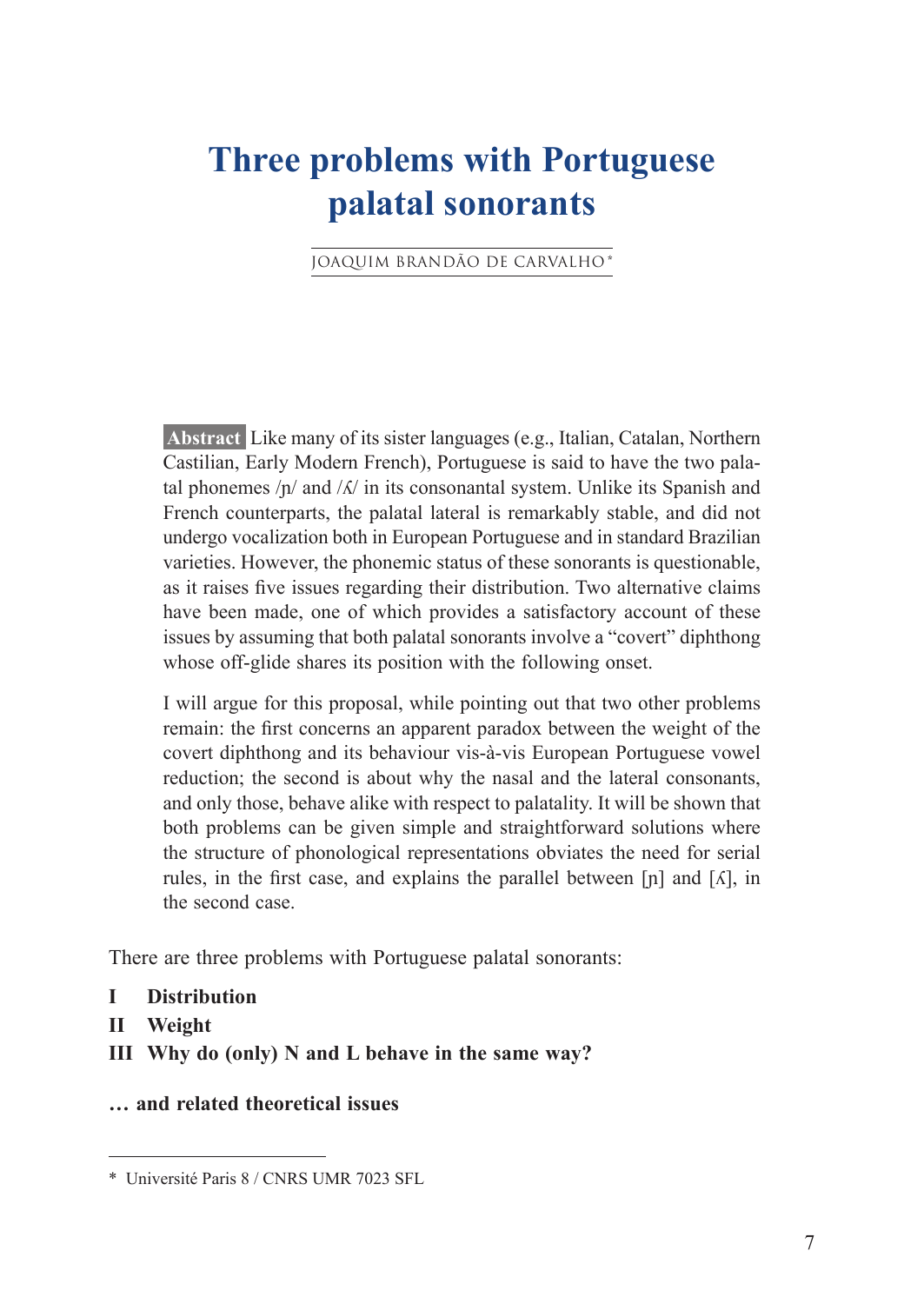Unlike /m, n, l/, the palatals  $[n, \Lambda]$ :

- are disallowed word-initially,
- $\bullet$  do not admit complex rhymes at their left ( $\neq \text{arma}$ , *perna*, *Carlos*; *teima*, *bóina*, *baila*),
- nor can they occur in the last syllable of proparoxytones (\*'CVCVnV] $_{0}$ , \* 'CVCV $\Lambda$ V]<sub>ω</sub>).

Unlike /m, n/, [n] nasalizes the preceding vowel (even) in pretonic syllables in BP  $(s[\delta]nhar \neq t[\delta]mar)$ .

Unlike /m, n/, the rare word-initial [n] (in loanwords like *gnocchi*) may trigger prothesis in BP ([iˈɲɔki]).

Why?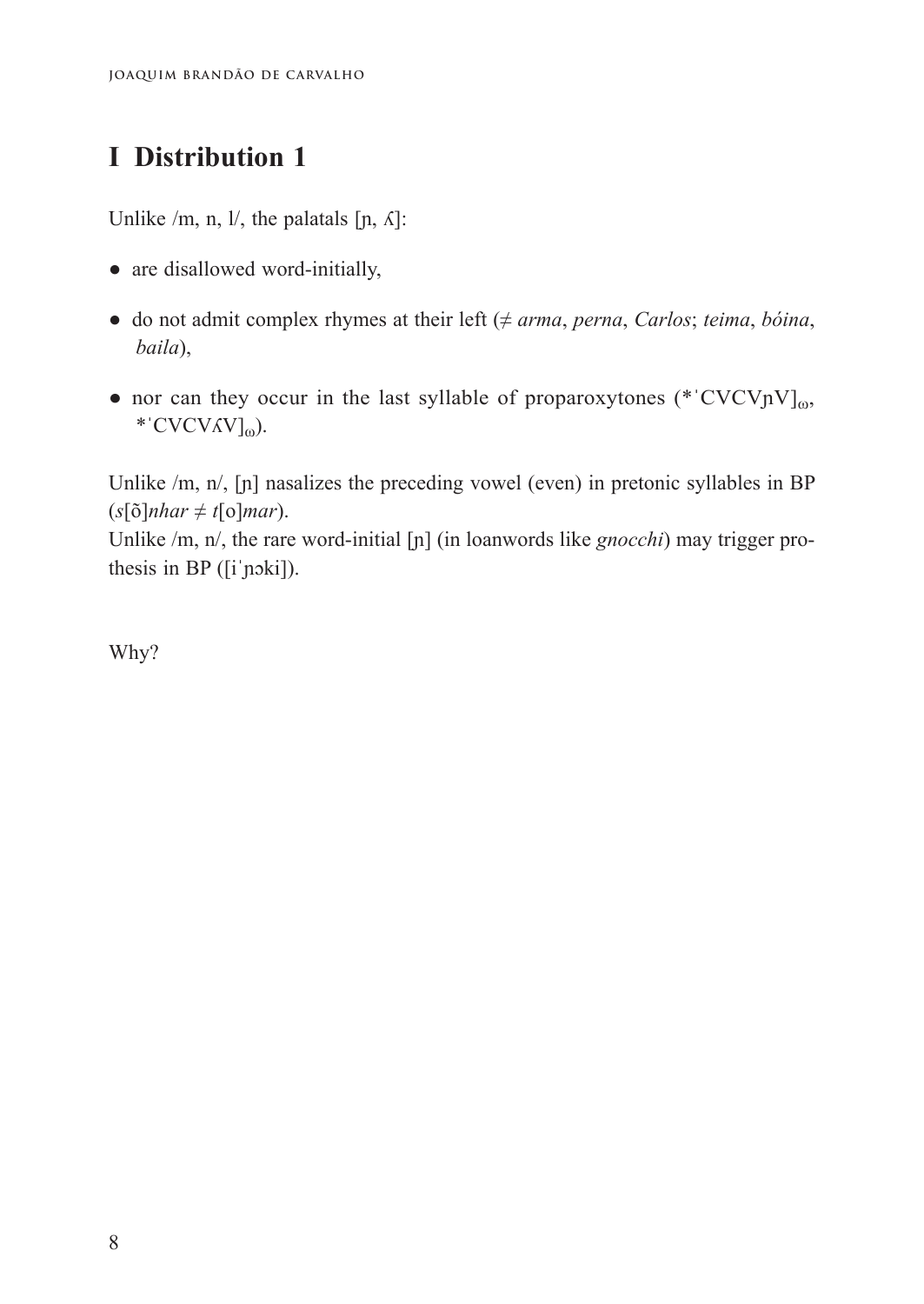According to Wetzels (1997: 220; see also Giangola 1995), this is because [ɲ, ʎ] are underlyingly geminates:



But why should  $[n, \Lambda]$  (and  $[r]$ ) be the only geminates in Portuguese? Portuguese is not Italian, where all consonants can be geminates.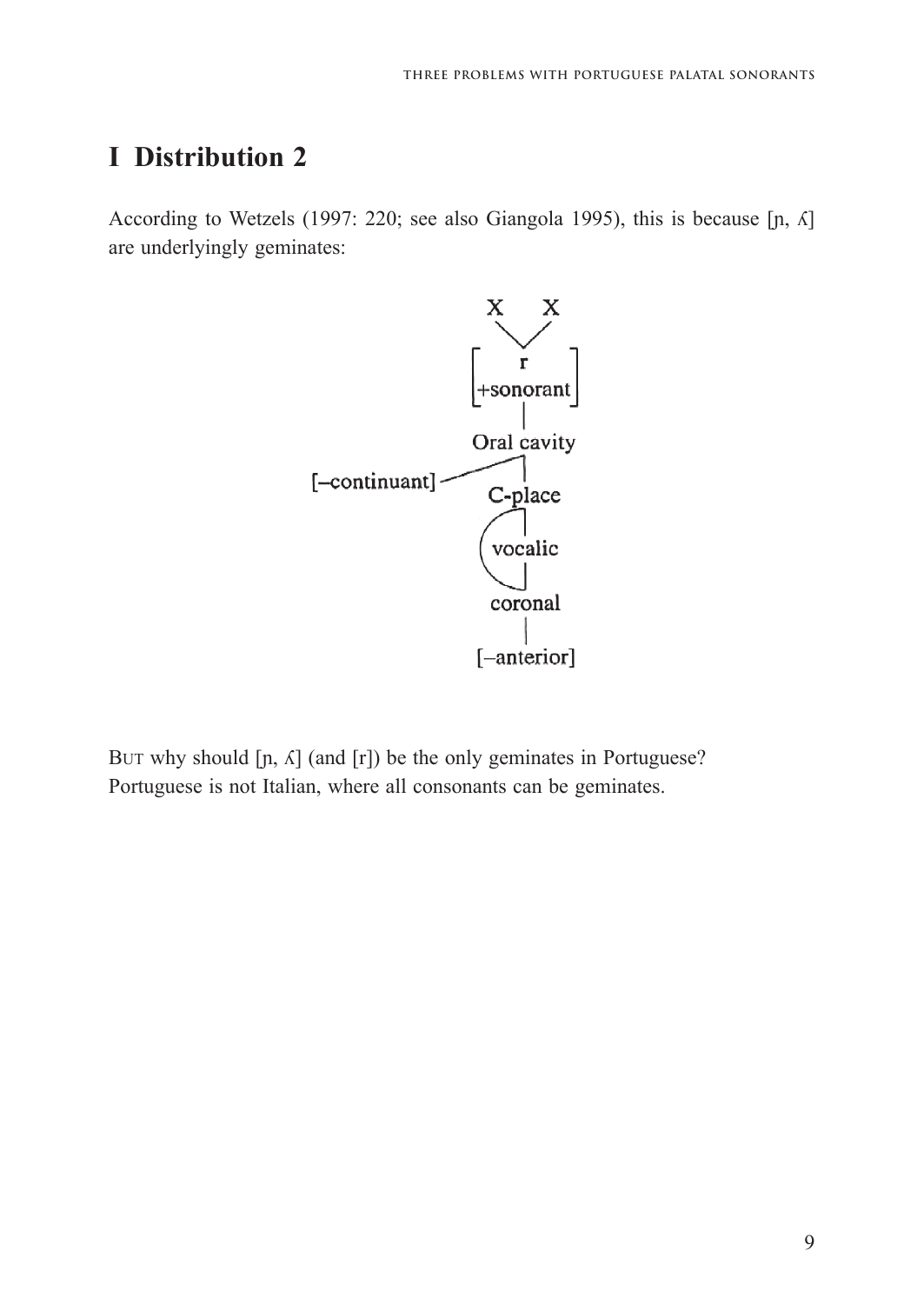I will follow Pimenta's (2019: 220-2) account of [ɲ]: I will follow Pimenta's (2019: 220-2) account of [ɲ]:

[ɲ] results from a preceding "covert" diphthong, *whose I off-glide shares its slot*  [ɲ] results from a preceding "covert" diphthong, *whose I off-glide shares its slot with a C-position*, as in (1). *with a C-position*, as in (1).

Generalizing this to [ʎ] gives (2). Generalizing this to [ʎ] gives (2).



for a diphthong /eI/ in [ˈpɐnɐ] and [ˈtɐʎɐ]. for a diphthong  $\mathbf{r}$  in  $\mathbf{r}$ I leave aside EP ei-dissimilation (cf. [sɐj] sei), which provides additional evidence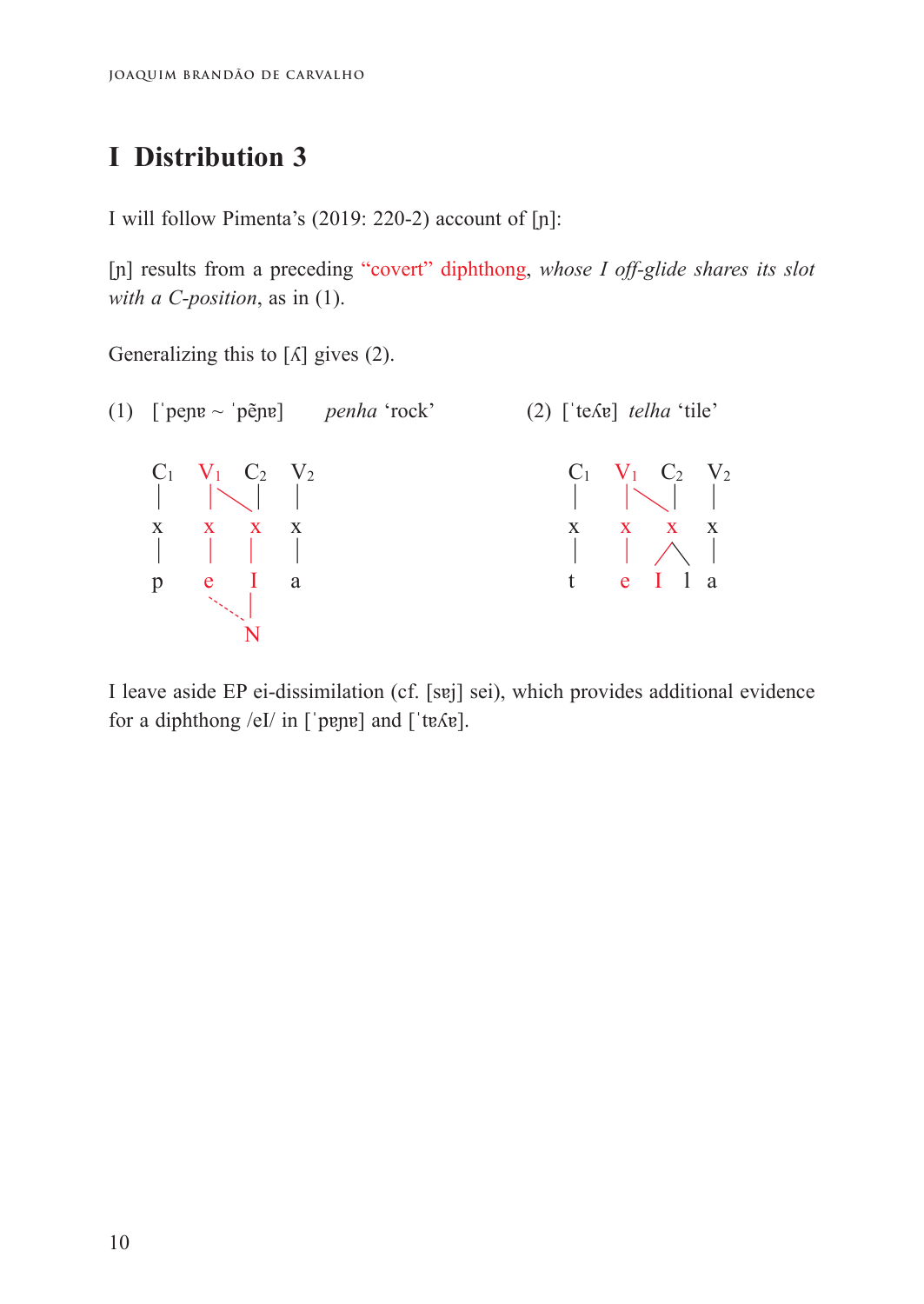In BP, where [p] is often vocalized ( $>$  [j̃]),  $C_2$  is not anchored to the skeleton, as in  $(1')$ .

(1') [ˈpẽjɐ]̃ *penha* 'rock' (1') [ˈpẽȷɐ] ̃ *penha* 'rock'



 $[$ 'tẽjnɐ] ~ ['tejnɐ]. In EP the same generally holds in sandhi contexts, hence [ˈtẽjɐ] ̃ *tem a…* ≠ *tenha*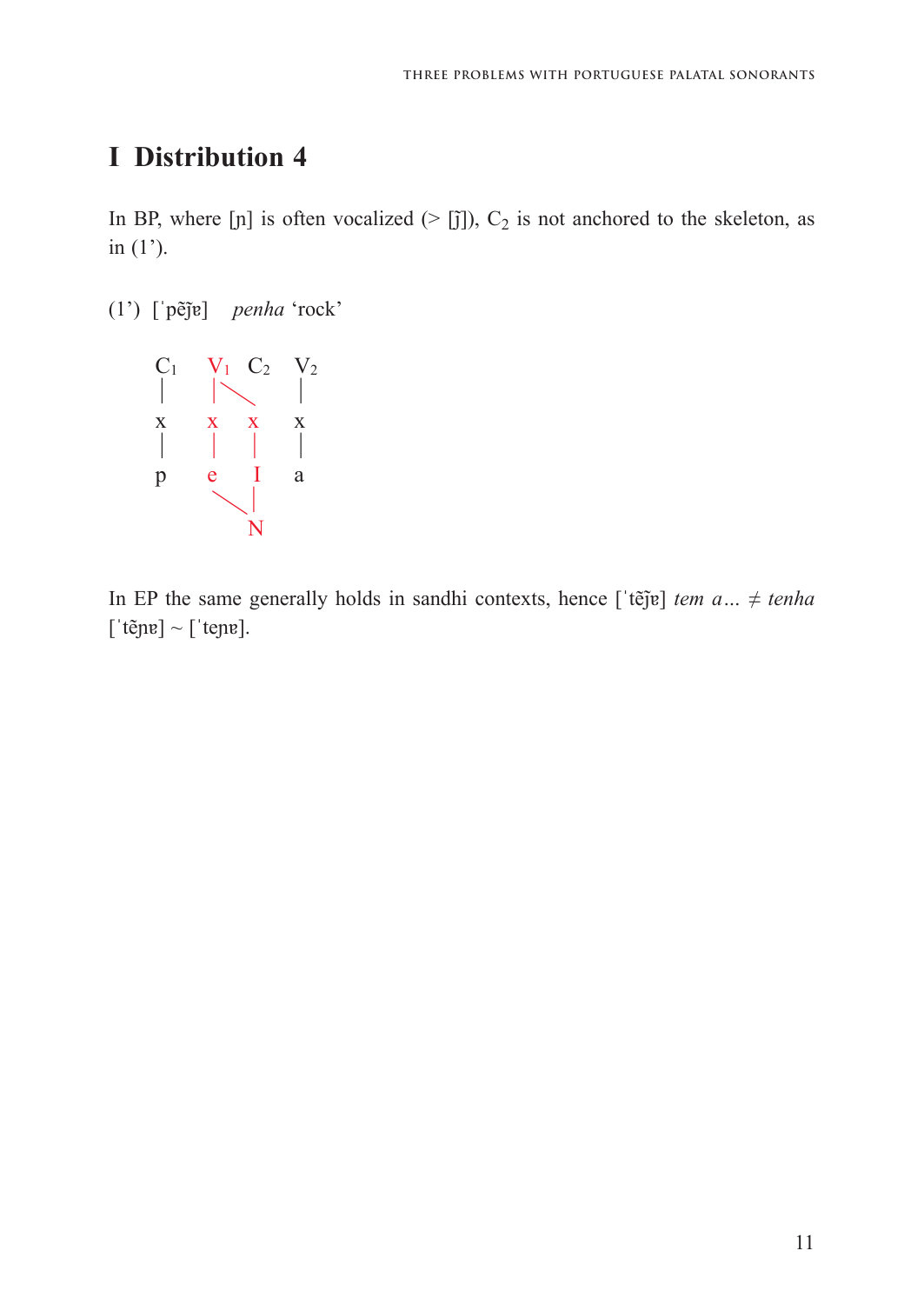The sequences [V<sub>II</sub>] and [V $\Lambda$ ] crucially involve only two slots; otherwise, (1, 2) would be spelled out as *\*peina*, *\*teila*, which are well-formed (cf. *bóina* 'beret', *baila* 'he dances').



Note that:

- $\overline{N}$ has') and prevocalic diphthongs (cf. *saia* 'skirt', *feio* 'ugly'); (3) Portuguese has nasal diphthongs (cf. *mãe* 'mother', *põe* 's/he puts', *tem* 's/he
- *aqui* 'come here!' can be pronounced as *vi*[n]*aqui* and, perhaps less frequently,  $\alpha$ <sup>[n]</sup>*aqui*. (4) the empty C2 in (1) is corroborated by sandhi: *vim aqui* 'I came here', *vem*

However, two problems remain unsolved.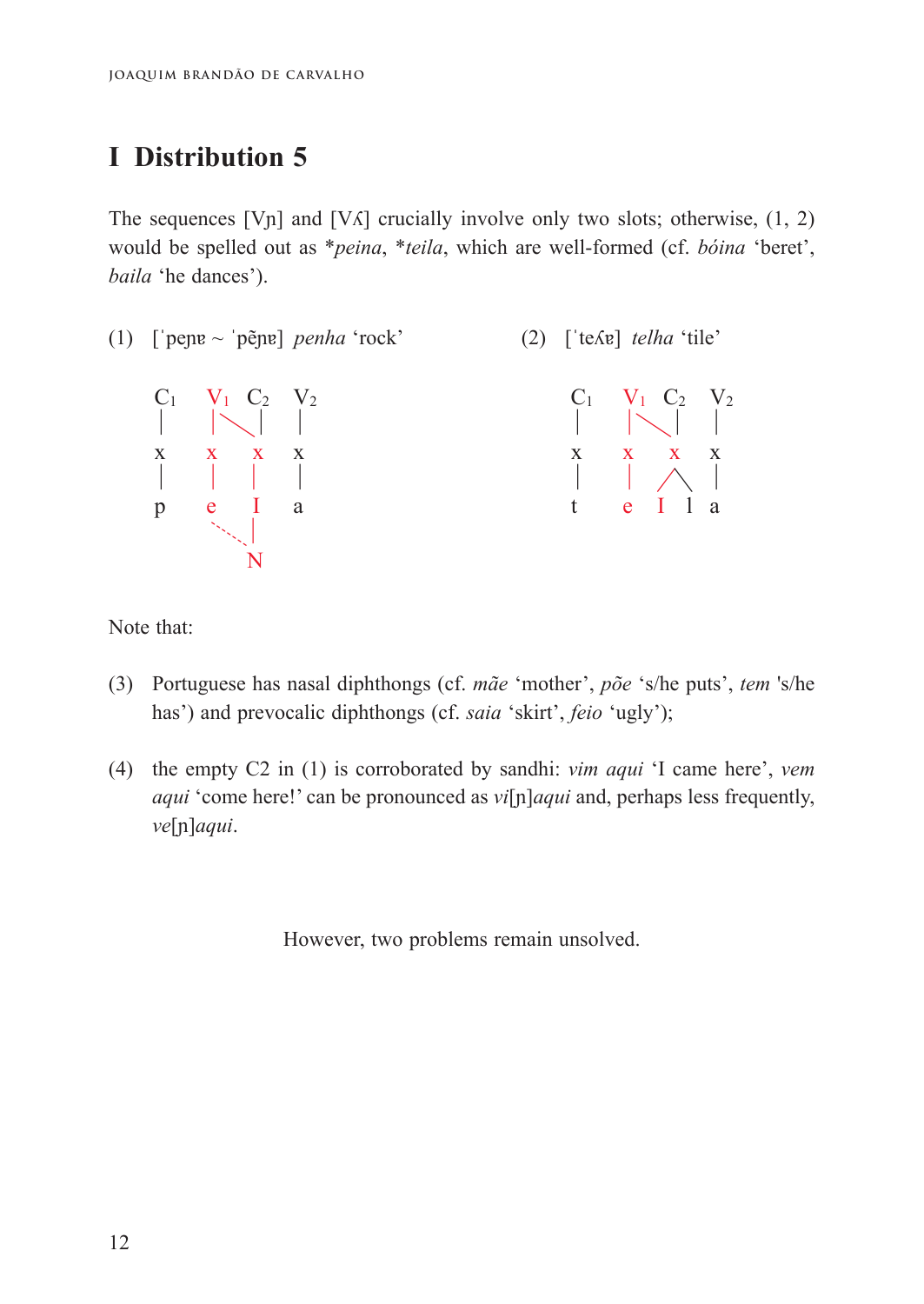Solving a paradox:

- [ɲ, ʎ] are unattested in the last syllable of proparoxytones: the preceding V is thus heavy (Veloso 2019).
- V undergoes reduction (*emp*[ə]*nhar*, *t*[ə]*lhado*): the preceding V is thus light (Carvalho 1989, 2011).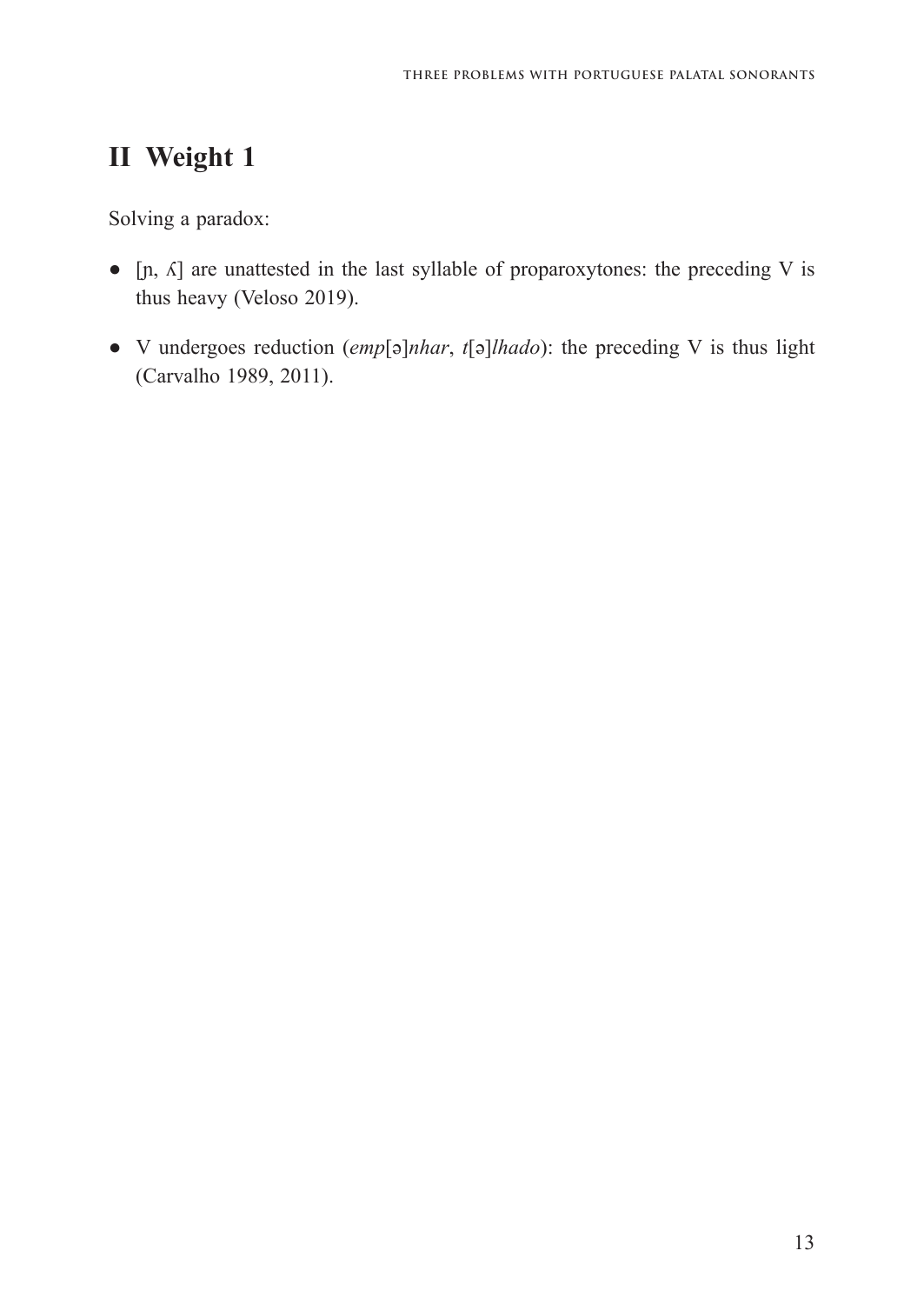Solving a paradox:

- $\bullet$  [n,  $\Lambda$ ] are unattested in the last syllable of proparoxytones: the preceding V is thus heavy (Veloso 2019).
- V undergoes reduction (*emp*[ə]*nhar*, *t*[ə]*lhado*): the preceding V is thus light (Carvalho 1989, 2011).

According to Pimenta (2019: 222), resyllabification involves V-delinking from its second slot, the syllable becoming thus light and likely to undergo vowel reduction.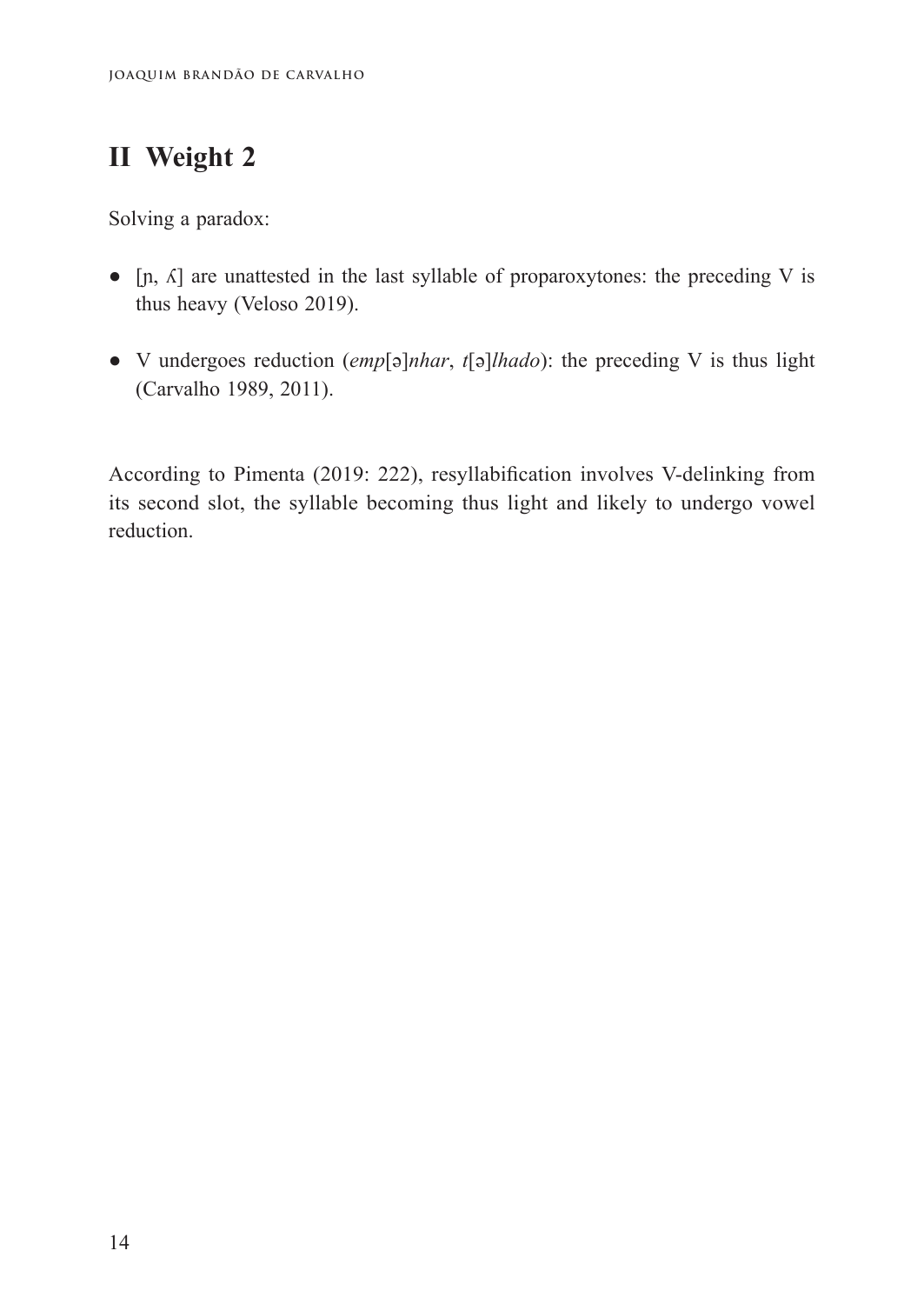Solving a paradox:

- $\bullet$  [n,  $\Lambda$ ] are unattested in the last syllable of proparoxytones: the preceding V is thus heavy (Veloso 2019).
- V undergoes reduction (*emp*[ə]*nhar*, *t*[ə]*lhado*): the preceding V is thus light (Carvalho 1989, 2011).

According to Pimenta (2019: 222), resyllabification involves V-delinking from its second slot, the syllable becoming thus light and likely to undergo vowel reduction.

However, this implies serial (feeding) derivation:

(5) Stress assignment >> resyllabification >> vowel reduction.

*Is (morpheme-internal) phonology serial?*

I propose a purely representational alternative solution to the paradox; there is no derivation whatsoever.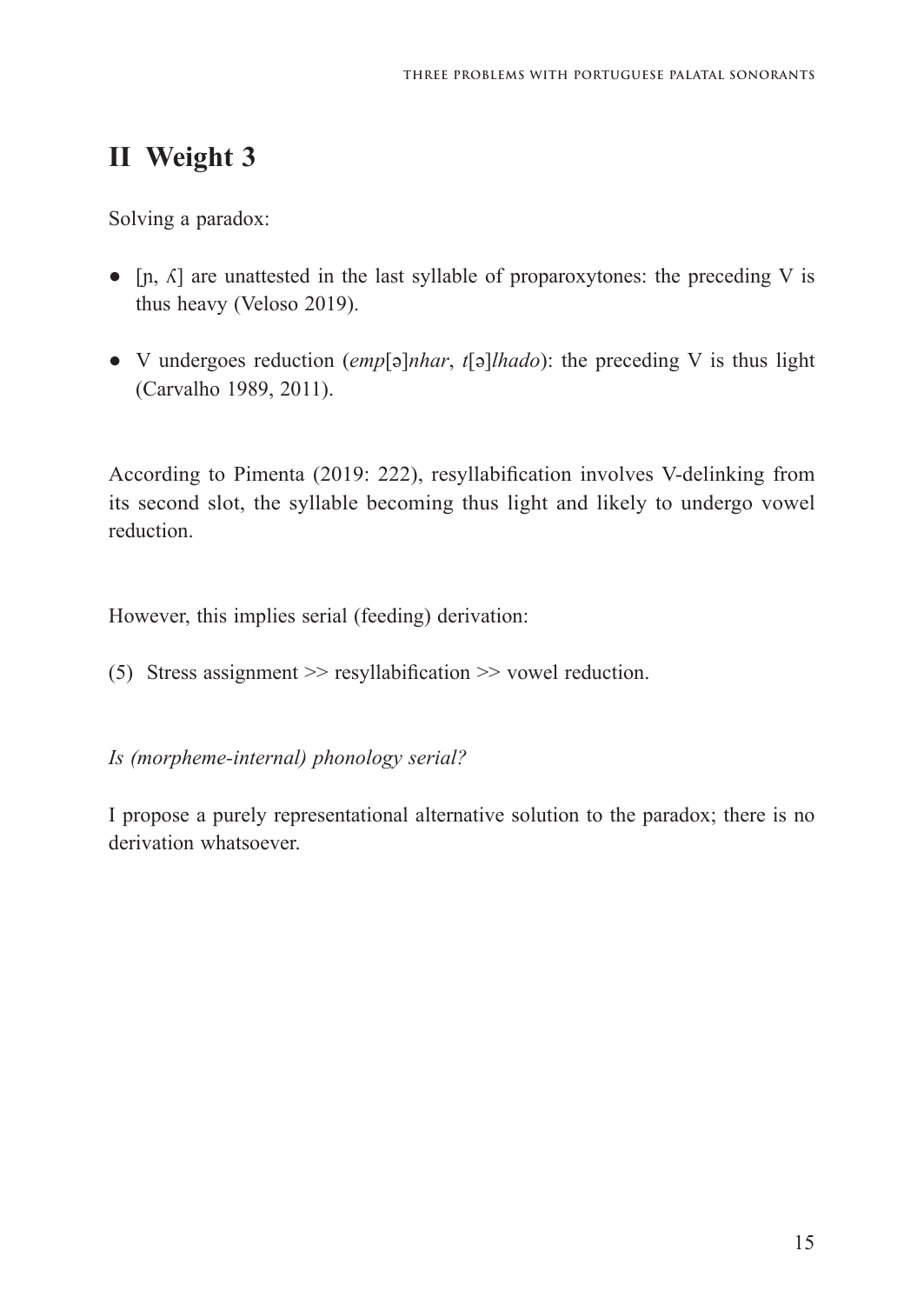Portuguese A-containing diphthongs (the arrow stands for intranucleic government): government):  $P$  -containing diphthongs (the arrow stands for intranucleic intranucleic intranucleic intranucleic intranucleic intranucleic intranucleic intranucleic intranucleic intranucleic intranucleic intranucleic intranucleic int Portuguese /



The idea of ambiassociation is drawn from Caratini's (2009: 478 ff.) theory of diphthongs within Strict CV. diphthongs within Strict CV. diphthongs within Strict CV.

 $T$  same in the same  $\begin{pmatrix} 1 & 1 & 1 & 0 \\ 0 & 0 & 1 & 1 \end{pmatrix}$  and  $\begin{pmatrix} 0 & 1 & 1 & 0 \\ 0 & 1 & 0 & 1 \end{pmatrix}$  are  $T$ The same holds for  $/vt$  and  $/vt$  myines, where The same holds for /Vl/ and /VN/ rhymes, where /l/ and /N/ (unlike /r/) are associated with both slots of a heavy nucleus.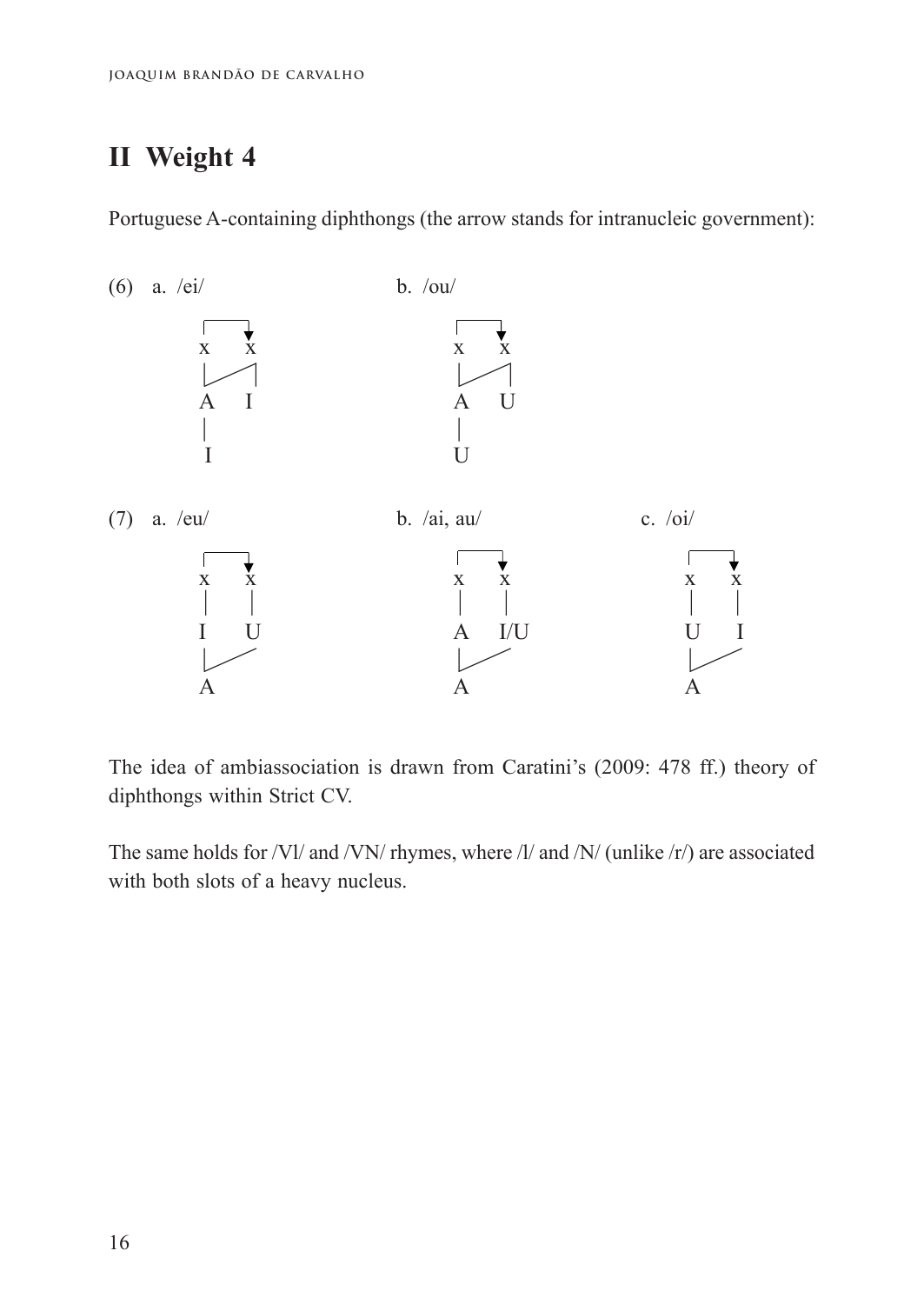

The representations in (6, 7) follow from:

- (8) a. OCP: \*XX in the same tier.
- b. A constraint banning IU-vowels  $(y, \emptyset, ...)$  in Portuguese. (Hence, a slot cannot be associated to both I and U in Portuguese.)  $\overline{c}$

I am leaving aside: I am leaving aside: I am leaving aside:

- (i) /ɔi/ for lack of evidence regarding vowel reduction or its absence, (i)  $\cdots$  for lack of evidence  $\zeta$  is absoning volume reduction or its absence, (i) /ɔi/ for lack of evidence regarding vowel reduction or its absence,
- (ii) / $\epsilon i$ ,  $\epsilon u$ / which (along with /iu/) can be argued to be underlying hiatuses,
- (iii) the monophthongized versions of /ei, ou/ which satisfy differently the constraint under (8a).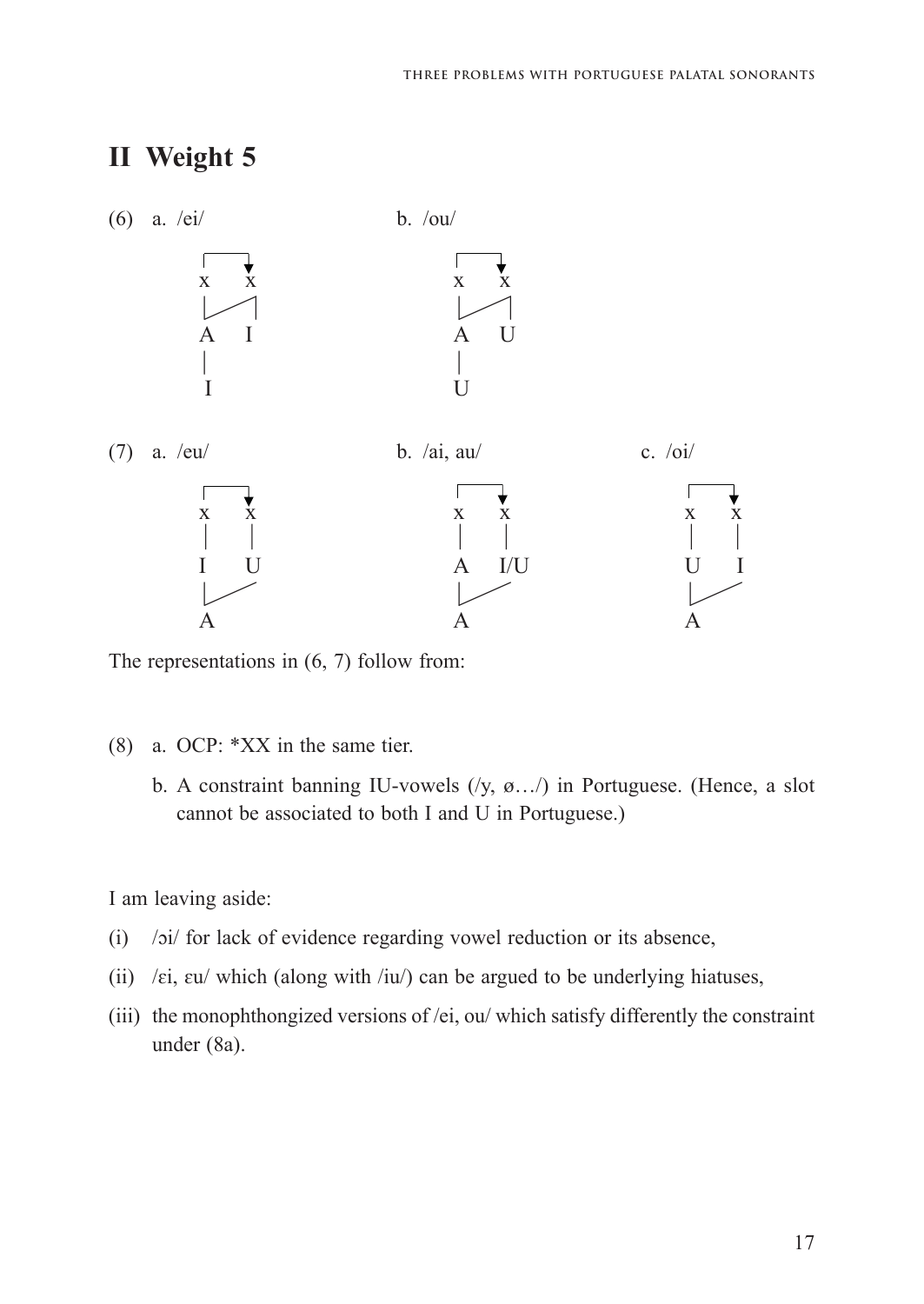### **II Weight 6 II Weight 6 II Weight 6**



The homorganic diphthongs in (6) result from A-bipositionality on  $T_1$ ; the nonhomorganic ones in (7) from A-bipositionality on  $T_2$ .

I follow here a revised version of Honeybone's (2005) ""Sharing makes us stronger" hypothesis: A-bipositionality favours lexical anchoring, which disallows vowel reduction.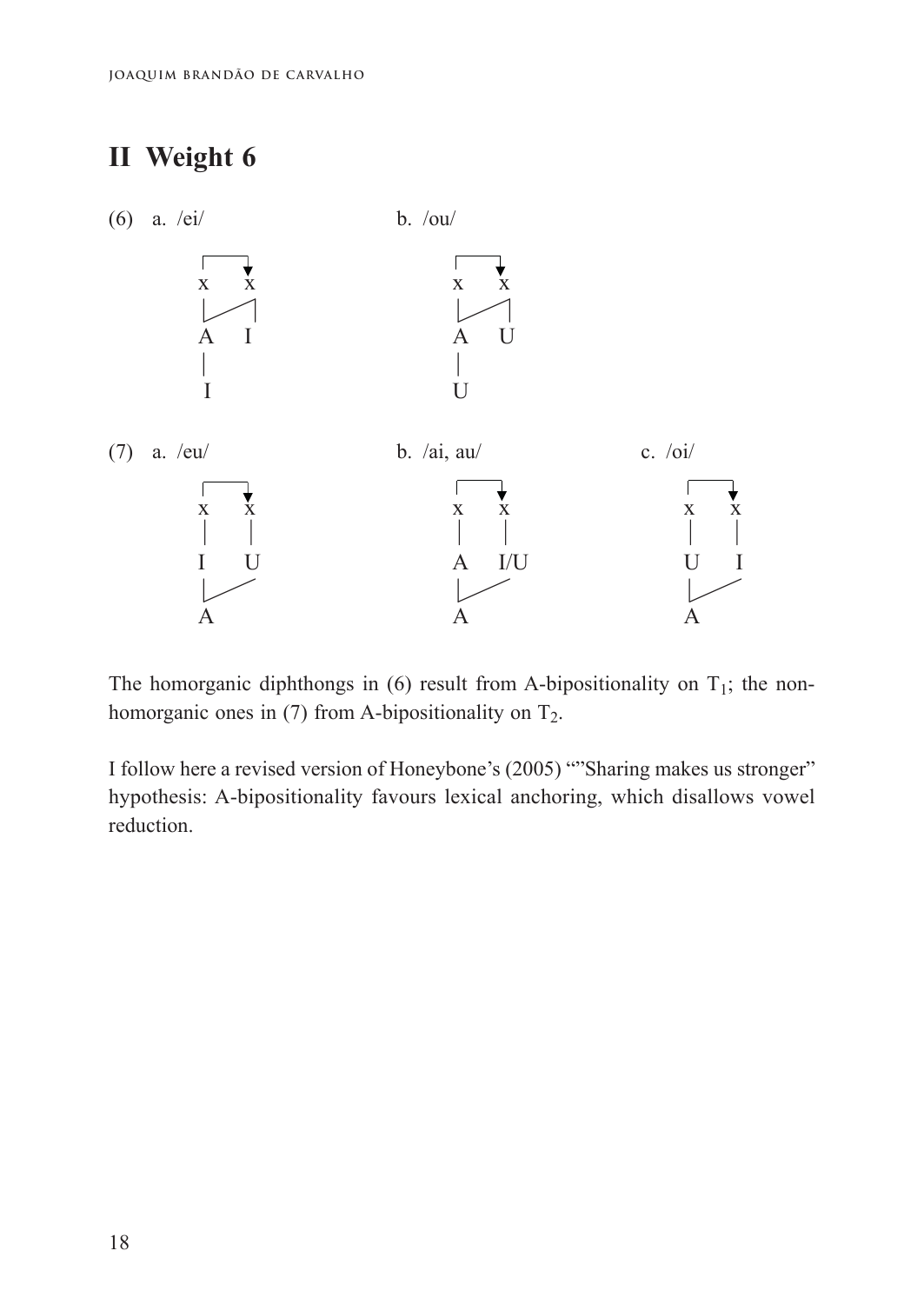That being said, the reason for the paradox above is simply that, given a structure That being said, the reason for the paradox above is simply that, given a structure like (9): like (9):

(9) (9) V C  $\sim$  x x A I

reduction targets *melodies* (A). reduction targets *melodies* (A). … stress scans *structure* (V being bipositional, the nucleus is heavy), while

because *the A-element cannot be linked to a C-associated slot*. They therefore undergo vowel reduction. The covert diphthongs preceding  $[n, \Lambda]$  in  $(1, 2)$  have a unipositional A-element,

No resyllabification process and thus no serial derivation are needed.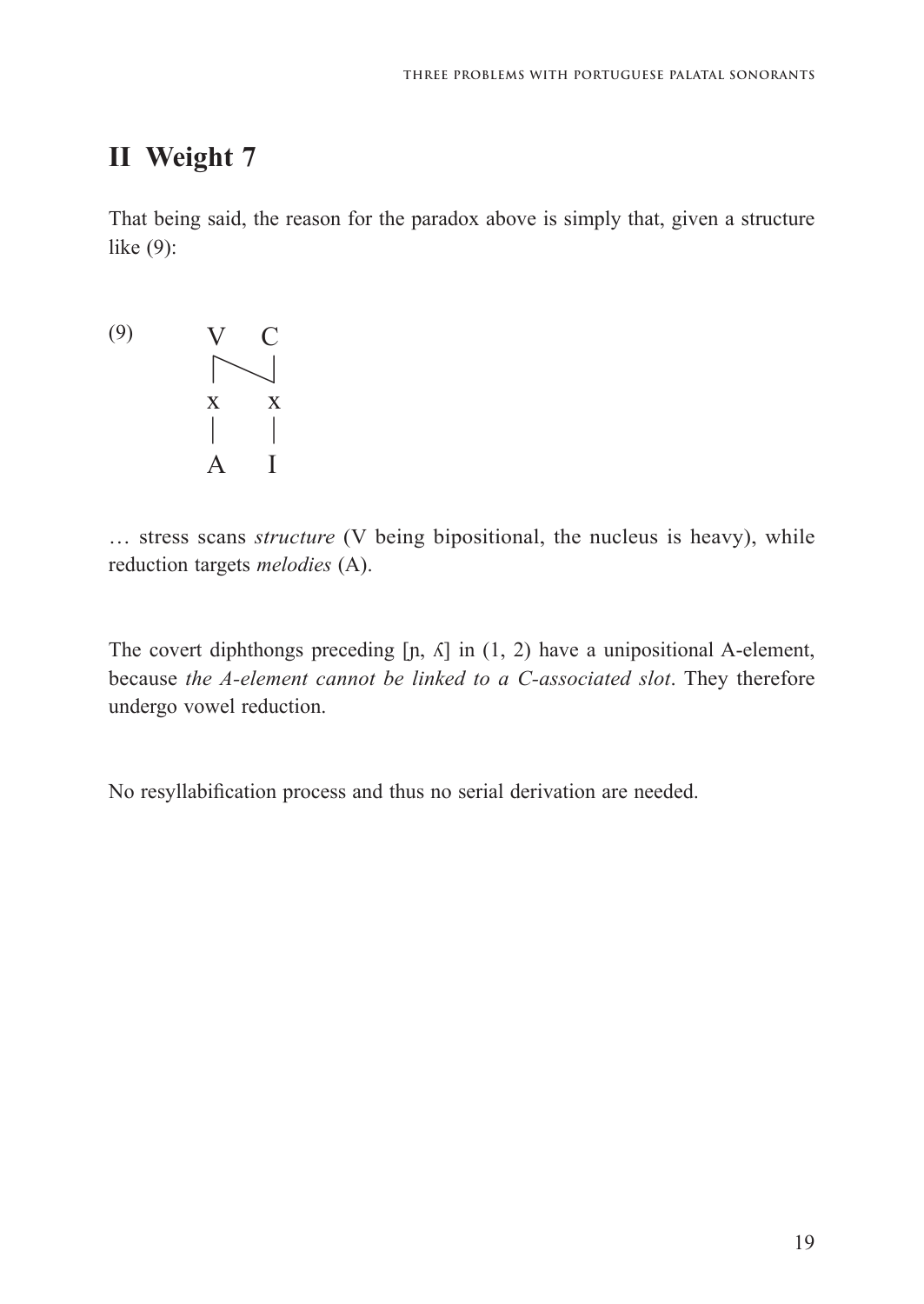It could be argued that  $[p]$  can be accounted for by replacing  $/N/$  with  $/n/$  in (1), following the representation of  $[A]$  in  $(2)$ :

| (1) ['pene $\sim$ 'pẽne] <i>penha</i> 'rock' |                                                              |  | $(2)$ ['te $\Lambda$ e] <i>telha</i> 'tile'                 |  |
|----------------------------------------------|--------------------------------------------------------------|--|-------------------------------------------------------------|--|
|                                              | $C_1$ $V_1$ $C_2$ $V_2$<br>$\vert \ \vert \ \vert \ \vert$   |  | $C_1$ $V_1$ $C_2$ $V_2$<br>$\  \cdot \  \times \  \cdot \ $ |  |
|                                              | $X$ $X$ $X$ $X$<br>$\vert \vert \wedge \vert$<br>$p$ e I n a |  | $X \t X \t X$<br>$\vert \vert \wedge \vert$<br>t e I l a    |  |

However, the fact that  $[n] > [j]$  occurs in most BP, while  $[\Lambda] > [j]$  is restricted to the lowest varieties (which also vocalize [ɲ]), suggests that the first process simply the lowest varieties (which also vocalize [ɲ]), suggests that the first process simply requires  $C_2$ -delinking without any melodic material other than nasality, only the second one involving the additional loss of a segmental component (/l/). second one involving the additional loss of a segmental component (/l/).

But *why is /l/ in (2) so I-friendly as opposed to all other consonants?*  But *why is /l/ in (2) so I-friendly as opposed to all other consonants?*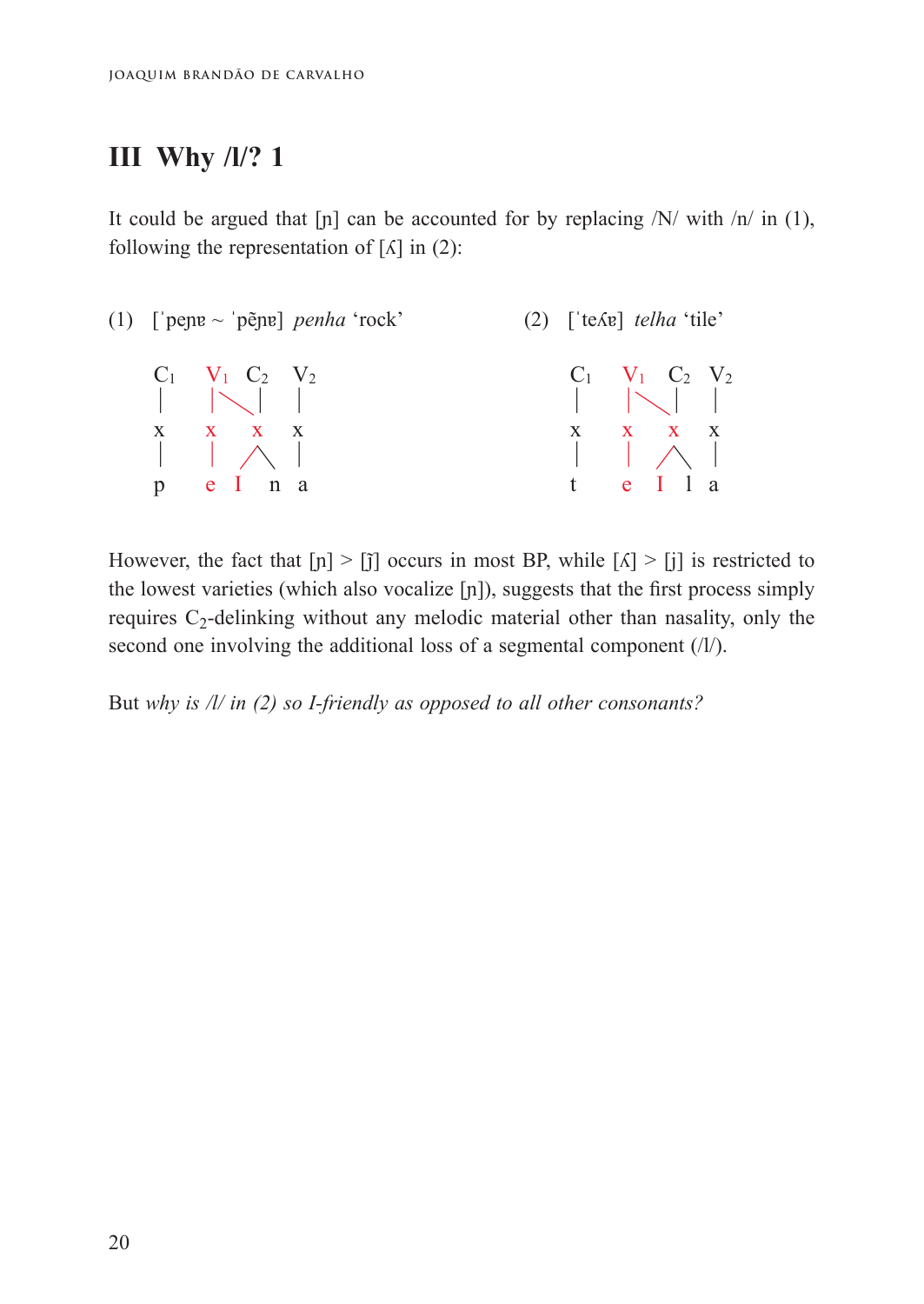Carvalho's (2017) sonority theory provides an answer to this question by assuming that:

- (10) a. Liquids are associated to both C- and V-positions,
	- b. and may not have a slot of their own (unless this is required by weight, i.e. structure, as in /Vl/ rhymes).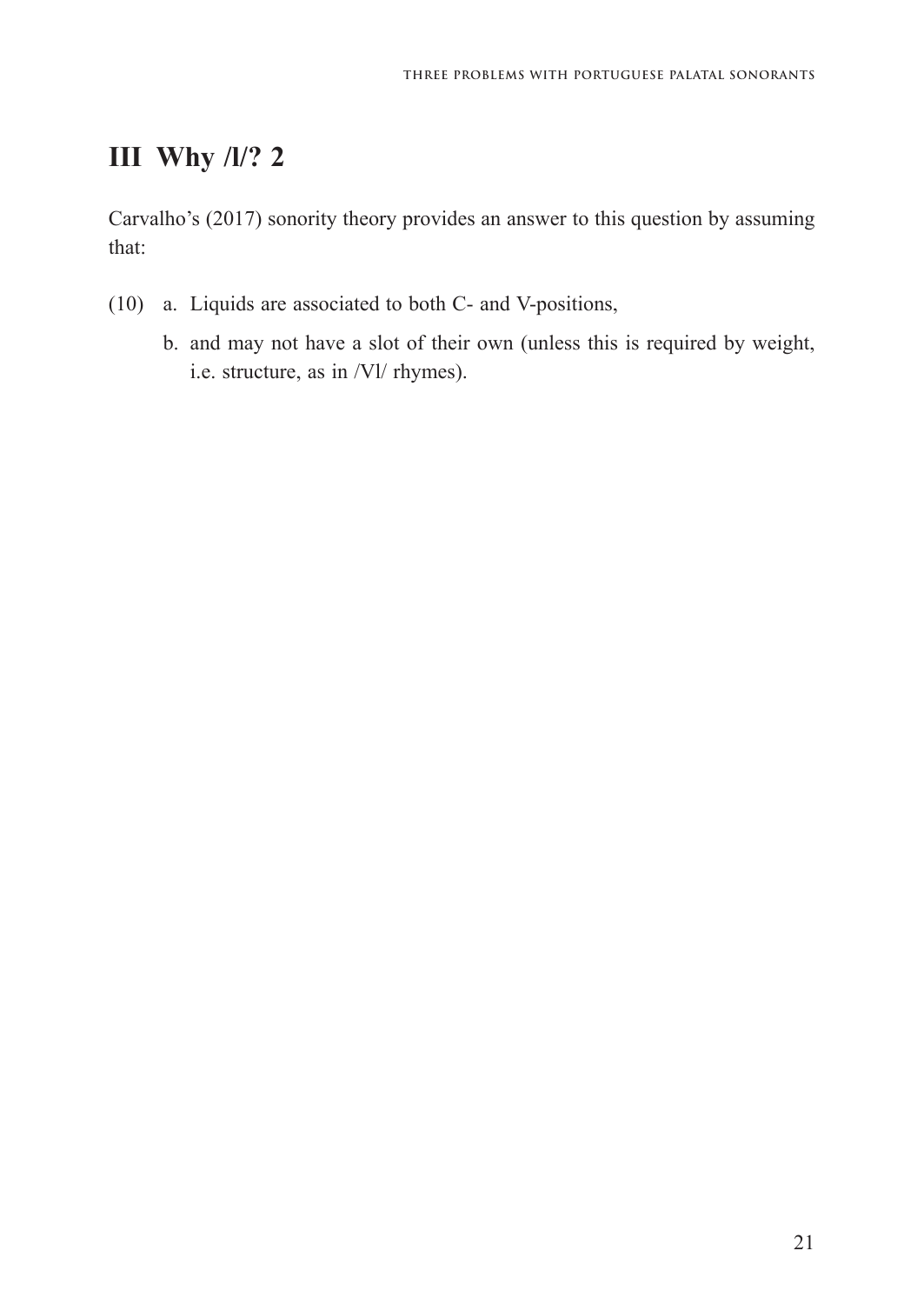- (10) a. Liquids are associated to both C- and V-positions, (10) a. Liquids are associated to both C- and V-positions,
- b. and may not have a slot of their own (unless this is required by weight, i.e. structure, as in /Vl/ rhymes).

In Portuguese /l/ (not /r/) meets the condition in (10b). Translated into standard In Portuguese /l/ (not /r/) meets the condition in (10b). Translated into standard autosegmental formalism, (10a,b) allow: autosegmental formalism, (10a,b) allow:

- (i) stress-driven left or rightward association of intervocalic /l/ (cf. Viana 1883: 49; (i) stress-driven left or rightward association of intervocalic /l/ (cf. Viana 1883: Sá Nogueira 1934-35: 81-82):
- (11) a. [ˈfɑɫ.ɐ] *fala* 's/he speaks' b. [fɐ.ˈla(ɾ)] *falar* 'to speak' (11) a. [ˈfɑɫ.ɐ] *fala* 's/he speaks' b. [fɐ.ˈla(ɾ)] *falar* 'to speak'



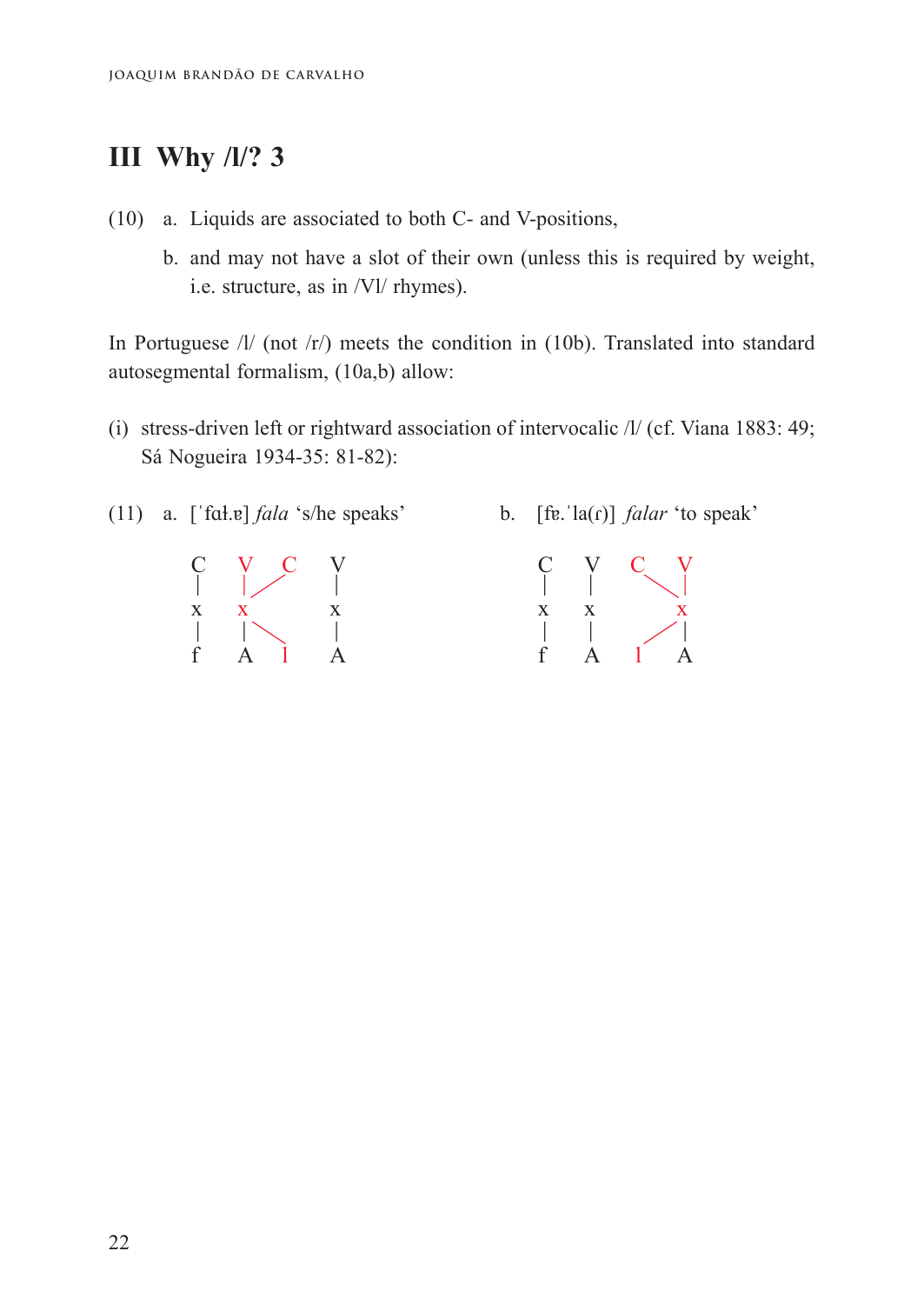

Again, A cannot be linked to a C-associated slot in  $(12a)$ . Hence, as the vowel is not bipositional like the one in (12b), it undergoes VR.

Again, no resyllabification process and thus no serial derivation are needed to explain explain, say, *emp*[ɐ]*lhar*. explain, say, *emp*[ɐ]*lhar*. VR in, say, *emp*[ɐ]*lhar*.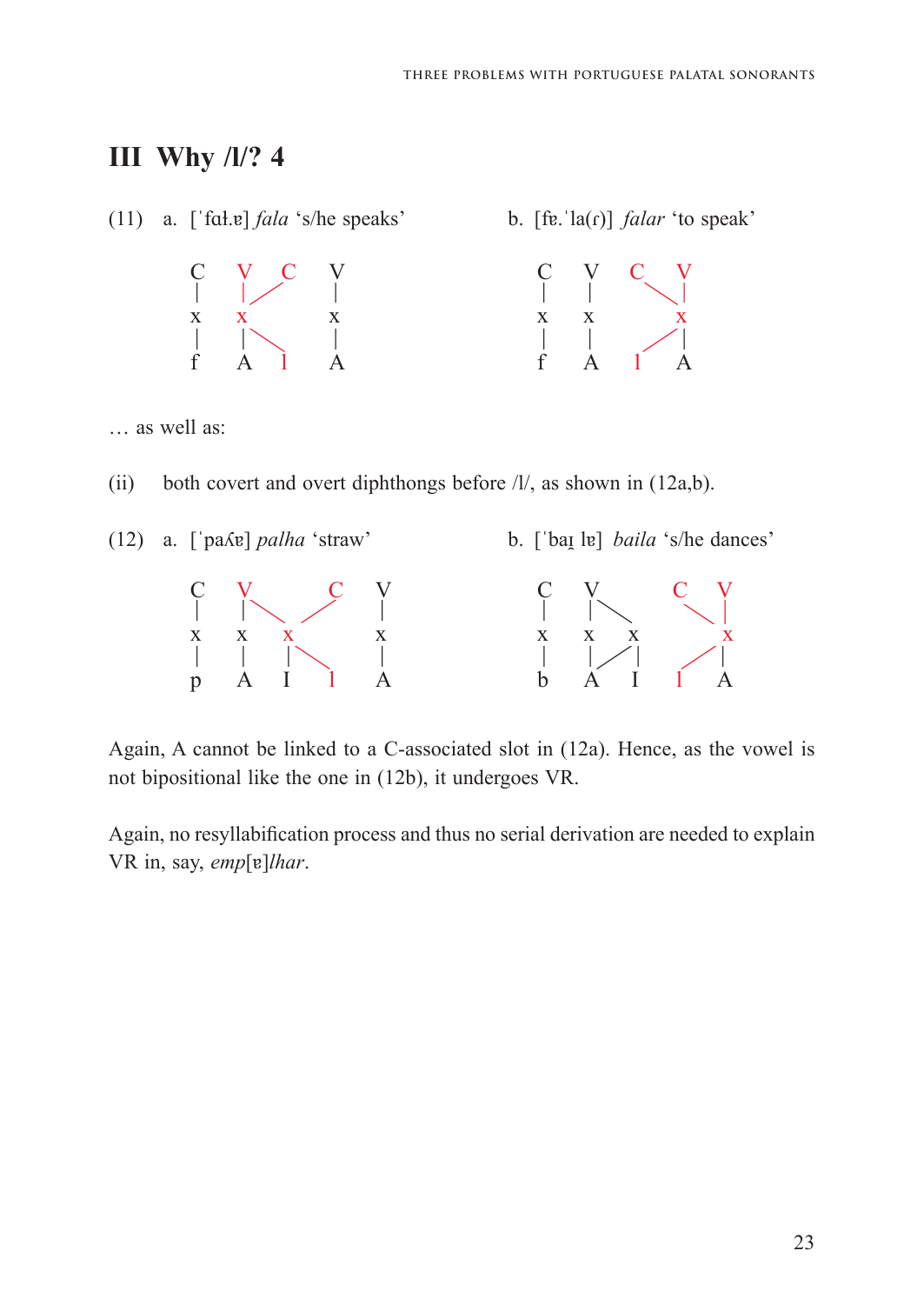### **Conclusion**

 $[n, \Delta]$  are not phonemes in Portuguese, as they need a diphthong at their left.

Interestingly, reaching this conclusion brings into play at least four different aspects of phonology:

- Systemic typology, which rules out palatal geminates in Portuguese  $(\S1)$ .
- The issue of whether the workings of the phonological module are serial or parallel (§2).
- The representation of diphthongs  $(\S 2)$ .
- The role of positions and melodies in phonological representations  $(\S 2)$ .
- The representation of liquids  $(\S 3)$ .